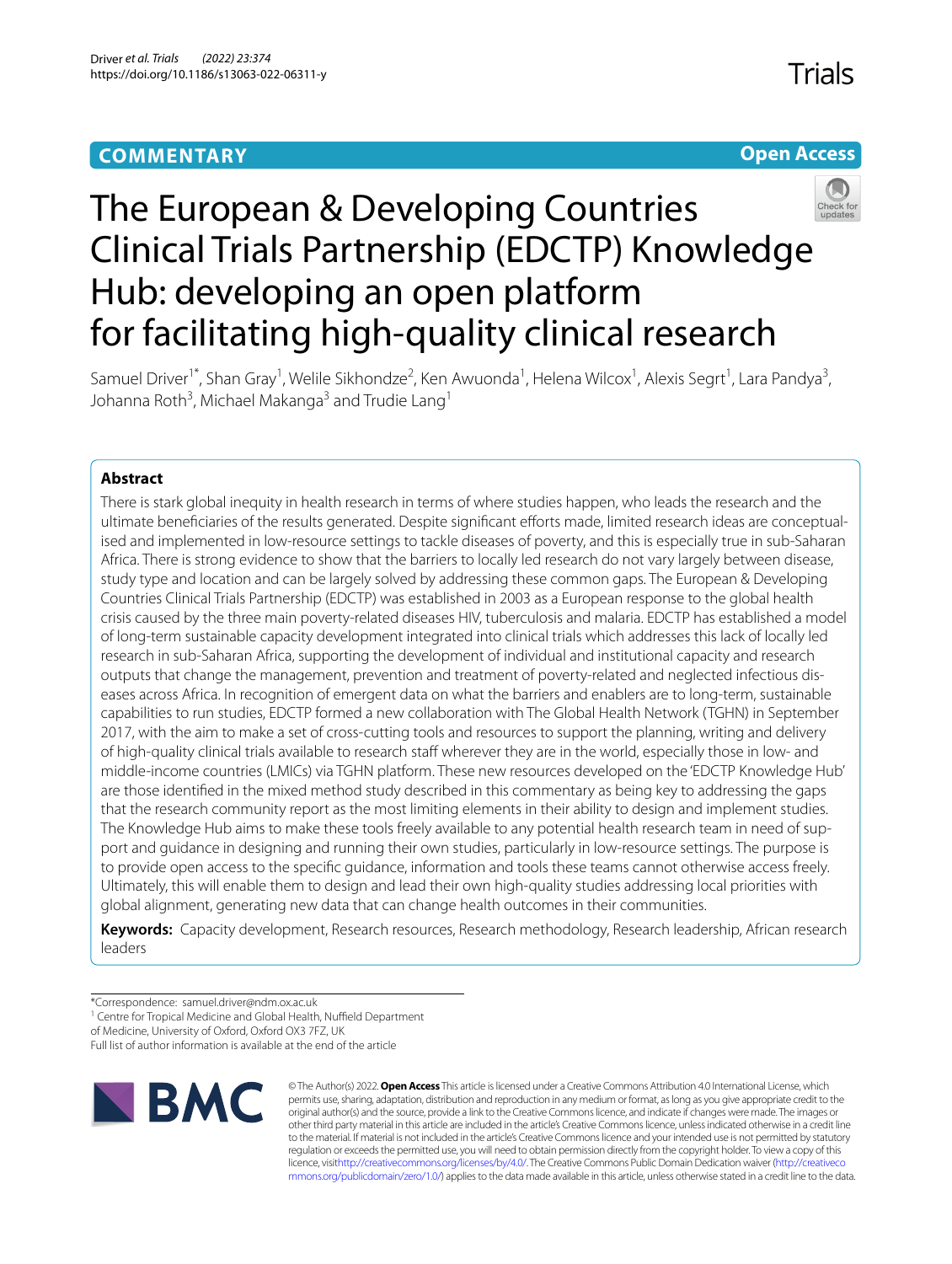## **Background**

As a major funder of clinical trials, the European & Developing Countries Clinical Trials Partnership (EDCTP) supports collaborative research that accelerates the development of accessible, suitable and afordable medical interventions to identify, treat and prevent poverty-related infectious diseases in sub-Saharan Africa, with a strong emphasis on supporting the capacity building of African researchers [[1,](#page-6-0) [2\]](#page-6-1). Over the past 18 years, EDCTP has made substantial efforts to address clinical research capacity gaps and its grant funding, and other activities are contributing to the development of high-quality and sustainable health research systems in the region  $[3]$  $[3]$ . This includes the establishment of four EDCTP Regional Networks of Excellence, to strengthen regional networking and provide platforms for research capacity building in areas such as infrastructure development, training and mentoring, resource sharing and harmonisation [\[4\]](#page-6-3). EDCTP has also established a comprehensive fellowship programme providing personal support spanning all career stages to build human capacity in sub-Saharan Africa [[5,](#page-6-4) [6](#page-6-5)], further complemented by the EDCTP Alumni Network and its associated web platform which encourages continued networking, collaboration and mentoring [[7](#page-6-6), [8\]](#page-6-7). Long-term sustainable research capacity development remains integrated into the EDCTP research funding strategy, in order to strengthen the enabling environment for conducting high-quality clinical research by African scientists in sub-Saharan Africa [\[1\]](#page-6-0).

Despite the efforts of EDCTP and other major funders of health research in Africa to promote local ownership and leadership, too few studies are led from Africa, and there is a need to address this inequity [[9,](#page-6-8) [10](#page-6-9)]. There is significant evidence that limited skills, knowledge and tools prevent local teams from conceptualising and implementing their own studies [[9,](#page-6-8) [11–](#page-6-10)[13\]](#page-6-11), and importantly, our evidence shows that the challenges are cross-cutting and do not vary signifcantly between disease areas and types of study (De la Horra A, Feune de Colombi N, Baker B et al: An evidence-led Essential Research Skills Training Curriculum: the outcome of an international and multidisciplinary Delphi consensus study, in preparation). EDCTP and The Global Health Network (TGHN) [[14\]](#page-6-12) have formed a new partnership to develop the 'EDCTP Knowledge Hub' [\(https://](https://edctpknowledgehub.tghn.org/) [edctpknowledgehub.tghn.org/](https://edctpknowledgehub.tghn.org/)), which aims to provide researchers involved in clinical trials, non-interventional studies and product-focused implementation research in all low-resource settings with access to relevant tools and guidance, a lack of which is known to be a signifcant obstruction in undertaking highquality research in all types of studies [[15\]](#page-6-13). So far, this hub has a Protocol Development Toolkit, a Data Management Portal and a Data Sharing Toolkit. Ultimately, this Knowledge Hub aims to support research teams right through the whole process, from setting a research question, turning this into a robust protocol, setting up and running a quality study by implementation of this protocol in their clinical setting, through to managing, analysing and sharing their data and translating the fndings into policy and practice. Whilst developed to support EDCTP grant holders and applicants, these online, open-access and free resources are available to improve the quality of the protocols, assure data quality and reliability and support awareness and capacity development around data sharing, for all health research teams wherever they are in the world, especially those in low-resource settings.

## **Why develop a Knowledge Hub to provide research tools?**

The development of a robust protocol and data management plan is essential for ensuring the validity and quality of data in all types of clinical research and are essential precursors for data sharing. There is currently no 'one-stop shop' for protocol development, data management and data sharing, and there is a lack of knowledge about what exists or what is needed in order to conduct good research [[9,](#page-6-8) [11](#page-6-10)[–13\]](#page-6-11). Data management is often grossly overlooked, poorly supported and badly performed [[16](#page-6-14)[–18\]](#page-6-15), and though data sharing is now a standard requirement by publishers, funders and regulatory agencies, there is a lack of clear guidance on when, where and how to actually share data [\[19](#page-6-16)]. Of particular relevance to EDCTP and TGHN are the challenges in study planning and sharing data faced by researchers in LMICs. To maximise the potential of data sharing and address the inequities that exist between highincome countries (HICs) and LMICs with regard to ownership and reuse, the aim is to ensure that all researchers have the awareness, skills and access to the right information to both share and access shared data globally [\[20\]](#page-6-17).

Developing a protocol is a challenging task, whereby a question needs to be turned into a set of operational activities that will enable the right participants to be enrolled, the intervention to be given and for the right measurements to be made to determine the answer to the question set. All this needs to happen safely, ethically and accurately. Often, a protocol stems from a funding application and might be developed by a large group of people, often distanced from the clinical setting and research team who will be implementing the study. These factors can contribute to a poorly designed study. A tool kit is therefore needed to help ensure that the appropriate measurements are taken for the setting and population concerned, which measure the right outcome to answer the question. Such a toolkit would need to outline the steps and procedures required to ensure the protocol is valid, safe and ethical.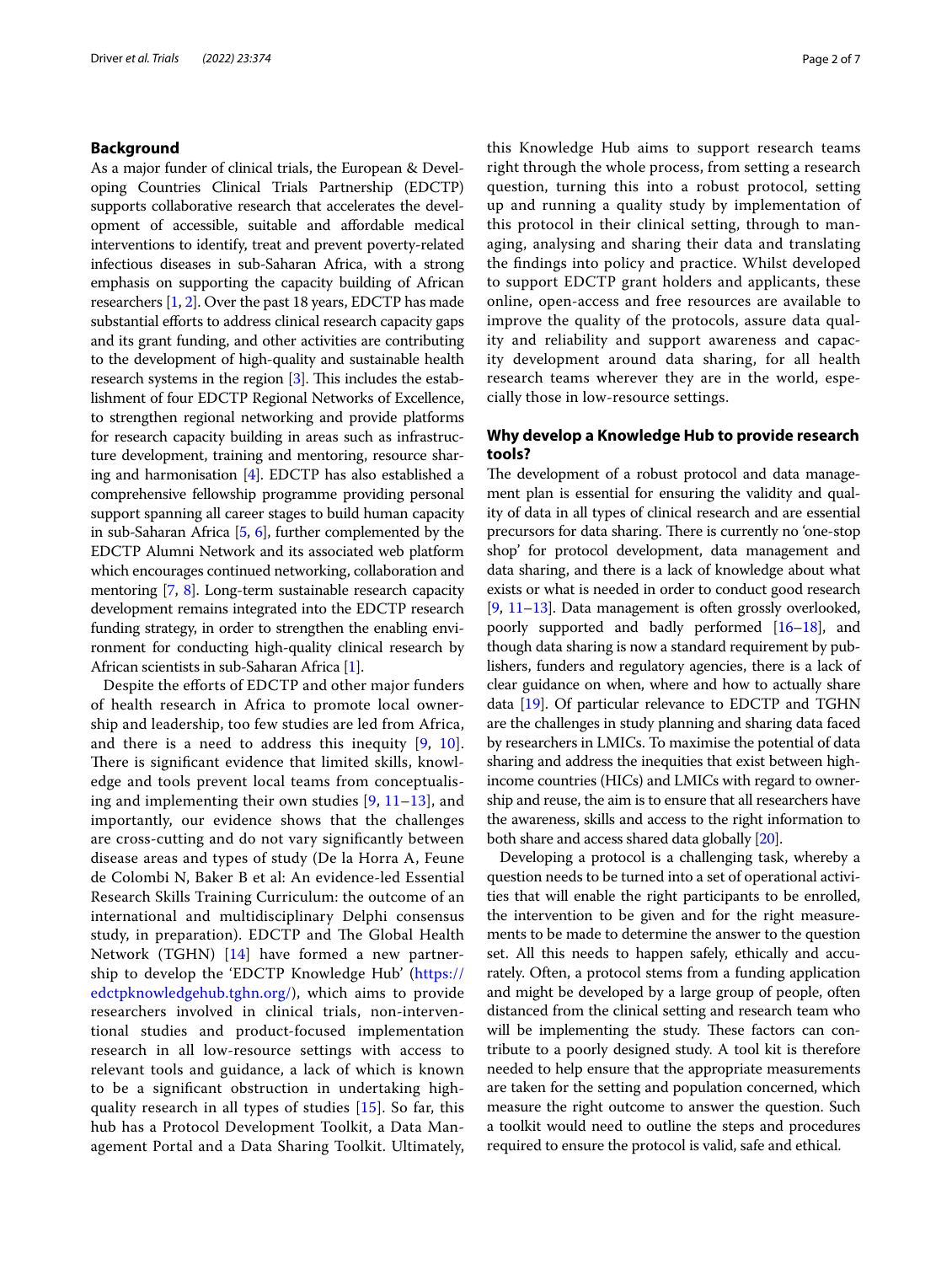By building an online, open-access Knowledge Hub which brings together all the available relevant resources regarding protocol development, data management and data sharing, including but not limited to online training, we aim to support clinical research capacity building eforts for researchers, especially those in LMICs, who may otherwise experience difficulties in accessing the training necessary to plan and implement high-quality clinical research as well as sharing the results and data emanating from this global health research.

## **Addressing the gaps**

TGHN has been working with researchers in LMICs for over 10 years and has been collecting data on where the areas of difficulties lie for research teams  $[13, 14]$  $[13, 14]$  $[13, 14]$  $[13, 14]$  $[13, 14]$ . This platform already supports a strong community of practice of research teams and provides online training and resources. This partnership with EDCTP aims to strengthen our impact by combining eforts to share expertise between disease areas, organisations, teams and regions.

In order to establish the true gaps and assess the tools that already exist, a mixed-method study was undertaken to consider these three areas of difficulty (protocol development, data management and data sharing). DEVO-Nagent Pro was utilised to carry out an Internet-based meta-search querying multiple search engines simultaneously [\[21\]](#page-6-18). Firstly, using search terms which might be entered by a researcher trying to gather information, such as 'how to write a protocol' or 'data sharing', followed by more in-depth three-level queries, such as 'data management, good clinical practice, health research'. For more detail on the specifc steps taken and specifc search terms see Additional files [1](#page-5-0) and [2](#page-5-1). This identification of resources was followed by a quality assurance exercise and an exploration of the perceived gaps in content. The suitability of materials was determined initially from the summary information and subsequently by exploring the main content. Resources were frst reviewed for relevance to the audit remit. Those resources clearly unrelated to clinical research could be excluded based on summary information, e.g. music videos, materials relating to Internet-based protocols or clinical care protocols. The main content of the remaining resources was reviewed using the exclusion criteria detailed in Table [1.](#page-2-0)

These data were compiled and presented as a report at a workshop attended by over 40 attendees of the Ninth EDCTP Forum (17–21 September 2018) in Lisbon, Portugal. The EDCTP Forum has become a prominent cross-disease and inter-disciplinary conference. It brings together scientists, policymakers, funders and global health partners in the feld of clinical research and development (R&D) for poverty-related diseases providing a platform to share new results and form new collaborative links with international colleagues. This Ninth EDCTP Forum was held in partnership with the Portuguese Foundation for Science and Technology and the Calouste Gulbenkian Foundation with the theme 'Clinical research and sustainable development in sub-Saharan Africa: the impact of North-South partnerships'. It was attended by a global audience. The structured session sought feedback from the attendees on these fndings, asked specifcally if they were relevant to them and identifed their teams' training needs in protocol development, data management and data sharing. The findings of the workshop supported the data and so validated these fndings; thus, we are confdent that we have a solid overview on where the gaps lie between the training that is needed for research teams and what resources already exist.

During 2019 and 2020, 9 online surveys and 2 workshops were undertaken by TGHN and the Special Programme for Research & Training in Tropical Diseases (WHO-TDR) [[22\]](#page-6-19) to determine knowledge gaps within research teams, laboratories and healthcare settings. The surveys generated 7167 responses from across 153 countries. These findings have been brought together within a formal DELPHI survey that is currently being written up for publication (De la Horra A, Feune de Colombi N, Baker B et al: An evidence-led Essential Research Skills Training Curriculum: the outcome of an international and multidisciplinary Delphi consensus study, in preparation) and are being taken forward by WHO-TDR to develop a core curriculum for health research. Data management came out in every survey and workshop as missing skills and knowledge gap and was highlighted as a key skill area within the work going forward with WHO-TDR.

In the analysis, across Africa, 53.7% of respondents expressed 'no experience' or 'minimum experience' in the following:

<span id="page-2-0"></span>**Table 1** Exclusion criteria: the specifc exclusion criteria for materials

<sup>-</sup> Materials that do not ft into at least one of the pre-determined themes

<sup>-</sup> Materials that are not open access

<sup>-</sup> Materials that have a cost implication/charge an access fee

<sup>-</sup> Materials that are not from a reputable organisation or course provider, e.g. an unaccredited blog or materials based on a personal or biassed opinion

<sup>-</sup> Materials that are not in a suitable format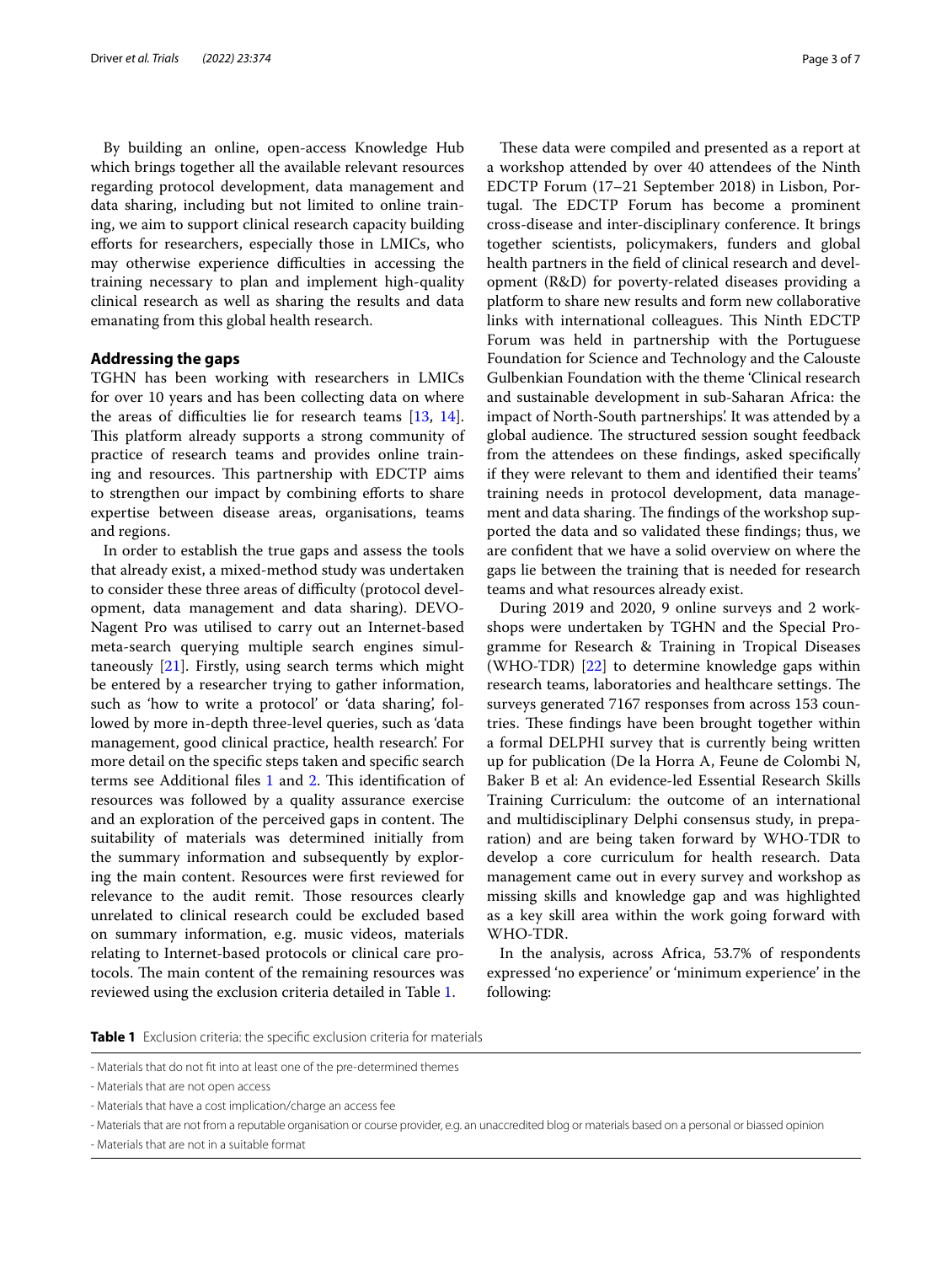- 'Use of database software to fnd records, sort, review, edit, print and other data related functions'
- 'Create and maintain data in a clinical data management system/database, e.g. MS Access or other database software'

Across Latin America, the most demanded training needs included 'data analysis plans' (54.1%) and 'project management' (50.5%).

The scoping exercise and workshops highlighted the degree to which research teams struggle to locate through a simple web search adequate guidance, resources and training to design protocols, set up good data management processes and share their data. Whilst more resources were discovered using more extensive searches, using specialist software, we concluded that most research teams were unlikely to be able to carry out such searches, and therefore, there is a need to make what is out there discoverable and so bring what exists together in an easy-to-use hub. Our other fnding was that teams beneft from being shown resources, standards and guidance that they otherwise would not have known even existed, for example, standard outcome measures or data management terms. Availability of and easy access to these resources improve research quality and standards, remove duplication and stand to deliver better and more applicable, sharable evidence.

## **Protocol Development Toolkit**

During the scoping exercise, few open-access online training courses/materials were retrieved, and none appeared to be specifc for low-resource settings. Many resources described as toolkits tended to be repositories of useful links to resources such as SPIRIT Statement and ICH GCP guidance [[23,](#page-6-20) [24](#page-6-21)], protocol templates and SOPs rather than 'how to' guides with advice and examples.

Composed of the protocol development steps, the Concept Protocol Crowd Review Tool, the Protocol Builder, the Study Walk-through Toolkit and a resources section, the Protocol Development Toolkit has therefore been developed to address these gaps. Located within the EDCTP Knowledge Hub, the Protocol Development Toolkit aims to develop a community of practice area for research staff and teams so that they can exchange comments, ask questions and seek help—see Table [2.](#page-3-0)

## **The Data Management Portal**

and instructive examples.

Several useful data management toolkits and guides, typically associated with universities or academic libraries, were identifed during scoping which all cover similar aspects of data management. *Data management planning*, *data collection*, *data processing*, *data monitoring, data storage and archiving*, *regulation* and *the sharing and re-use of data* tended to be covered in these toolkits in varying levels of detail. However, none appeared to be specifcally tailored for low-income settings, and many focused on local policies for data management and sharing. Generally, resources provided an overview of the data management requirements but lacked 'how to' guides with advice and examples, or were very detailed and complex, which may be overwhelming to a new data manager.

Composed of the data management steps, a data management plan resource and a resources section, the Data Management Portal has been developed to provide support to researchers to ensure that high-quality data

## <span id="page-3-0"></span>**Table 2** Components of the EDCTP Knowledge Hub: protocol development toolkit

**Protocol development steps—**a step-by-step guide on developing a high-quality health research protocol which provides practical advice and examples on how to develop a protocol, including elements such as writing skills and working collaboratively on the development of a protocol.

**Concept Protocol Crowd Review Tool**—this short process helps research teams take the frst steps in designing a new study by helping them consider what is being asked and what impact the data would have. Here, comments can be sought from the wider research community on the research question being asked, what existing data could be accessed, what outcomes should be measured and how to consider any safety or ethical issues that their study might encounter. This wider community includes the many international partners, collaborators and registered members who contribute to TGHN, representing a full range of research disciplines and roles in global health research [\[13\]](#page-6-11). This step is really helpful to initiate the process and guide writing a funding application or guide an institutional review process.

**Study Walk-through Toolkit**—describes a method to translate a study from a protocol into a successful study. Ideally, this should involve the whole study team to jointly work through every step to identify where training or operating procedures are needed to ensure every time this specifc process is safe, accurate and ethical.

**Protocol builder**—users from LMICs have an opportunity to obtain free access to the SPIRIT Electronic Protocol Tool & Resource (SEPTRE), an innovative, web-based software solution that makes it easier to create, manage and register high-quality protocols for clinical research.

Resources—this section addresses the difficulty a researcher may experience in locating resources using Internet-based searches alone. All of the relevant, open-access, resources retrieved by the specialist software during scoping have been collated to create an extensive collection of nearly 300 resources linked to protocol development which can be searched and fltered depending on their type.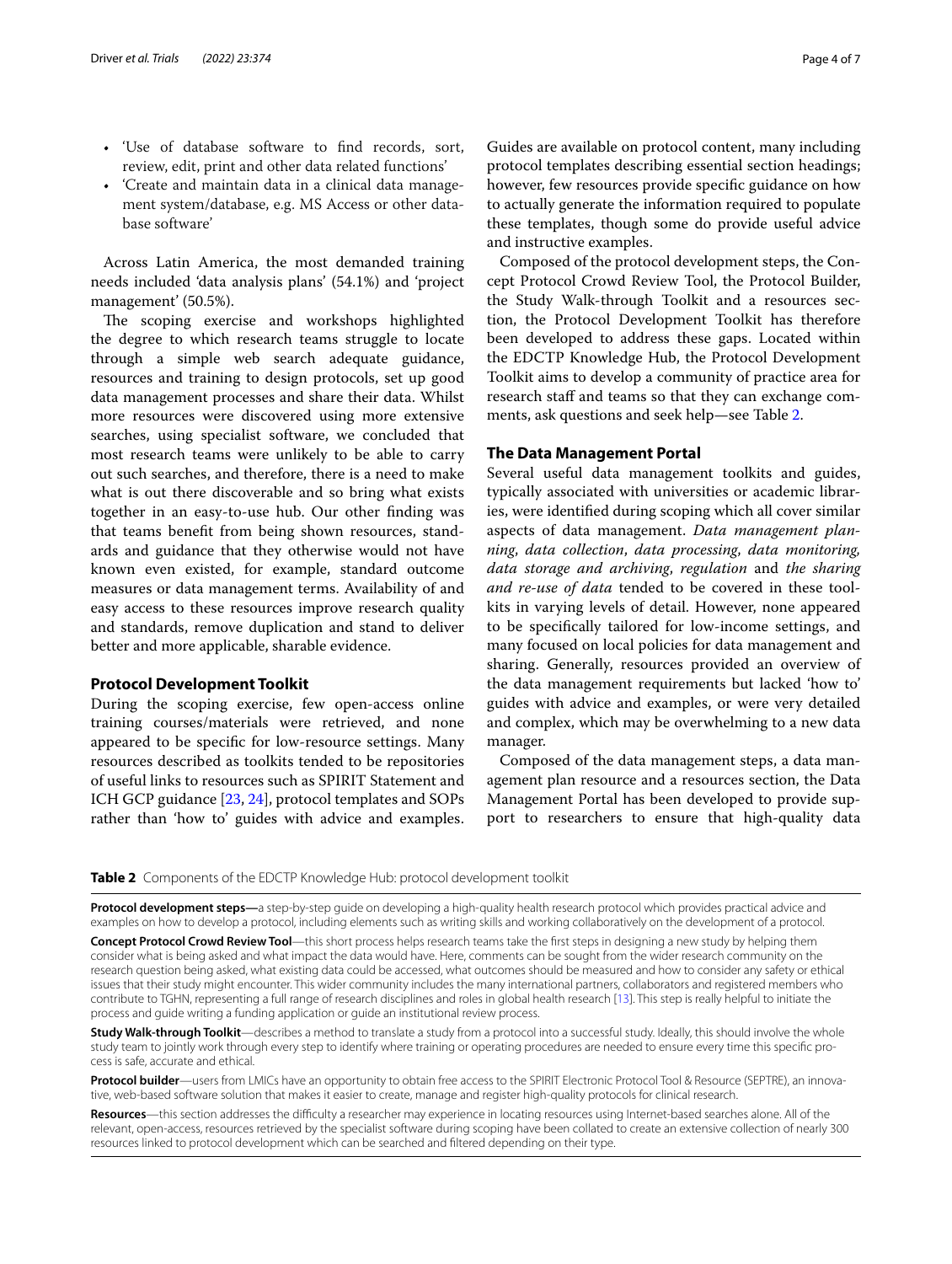management is fully considered, and planned for, from the outset and implemented throughout the life of a research project (see Table [3\)](#page-4-0).

## **Data Sharing Toolkit**

Overall, the participants at the Data Sharing Workshop asked for a comprehensive training that 'starts from scratch', as they felt that many people would lack the basic skills and knowledge to navigate the process from the beginning. They argued that they would not be able to make sound decisions about how to prepare and share data, unless they have the technical skills necessary to process the data, alongside clear guidelines describing what is required of them. Several examples were given during the workshop; for instance, one of the participants said they could not choose between *open access* and *controlled repository* as this was the frst time they had heard that there was such a choice: they would need the options explained in detail frst. Others felt that their technical skills would not allow them to prepare the data to a high enough standard. Generally, there was also apprehension around the legalities of data sharing, understanding funder requirements and adequately fulflling them.

Developed to address these perceived gaps, the Data Sharing Toolkit covers various aspects of the process of sharing research data. This includes how to choose a suitable repository using the Repository Finder; how to organise research data and prepare it for sharing including documentation fle; how to navigate copyright, consent and permissions; and how to actually deposit data, with practical examples such as README fles and the repository submission process, all in the data management basics and data sharing steps sections (see Table [4](#page-4-1)).

We also have seen that there is little evidence to show that research teams from LMICs are using data sharing repositories to access data themselves. We see this as an important issue that further fuels the real and perceived inequity in health data sharing, which needs to be addressed.

## **Conclusions**

We have set out to make the necessary skills and knowledge for writing protocols, good data management and data sharing discoverable and easy to use by research teams in low-resource settings, where such support, training and guidance are largely inaccessible.

Whilst the EDCTP Knowledge Hub has primarily been developed to support current and potential EDCTP grant holders in running scientifcally sound and ethical studies, it is designed to be open and accessible for all researchers. We aim for these tools and guidance to ensure that research teams can design quality protocols that ask the right question and then measure the right outcome that is acceptable to their community and appropriate for the local clinical setting. These resources should enable data management plans to be written that will ensure reliable and appropriate analysis and present a set of credible and high-quality data, ready for sharing, that comply with existing data standards and good practices.

The EDCTP Knowledge Hub is intended to build on existing initiatives aimed at promoting African scientifc leadership and excellence and to complement the signifcant progress made in recent years to support the development of individual and institutional capacity and research outputs that change the management,

<span id="page-4-0"></span>**Table 3** Components of the EDCTP Knowledge Hub Data Management Portal

**Data Management Steps**—includes 'how to' guides on getting started with data management, from writing a data management plan to designing case report forms and choosing a data management system. 'Prepare to share' steps are included throughout the resource, combined with sections on how to organise, process, store, protect and monitor data.

**Data management plan**—the data management plan templates from 12 major institutions and funders were collated to produce a list of questions which should be considered when creating a data management plan.

**Resources**—extensive collection of over 600 resources linked to data management which can be searched and fltered depending on their type.

## <span id="page-4-1"></span>**Table 4** Components of the EDCTP Knowledge Hub Data Sharing Toolkit

**Data management basics**—explanations covering diferent aspects of working with data: from a list of free version control tools to explanation of metadata and real-life examples of data problems encountered by data managers handling clinical data.

**Data sharing steps**—a step-by-step guide on how to organise and document data, the copyright, consent and permissions issues a user might need to navigate and how to deposit data with practical examples. This section also includes a section on data ownership and reuse, to address the limited skills and resources in this area.

**Repository fnder**—an online decision tree tool to help users select an appropriate repository for their health research data.

**Resources**—an extensive collection of nearly 200 resources linked to data sharing which can be searched and fltered depending on their type.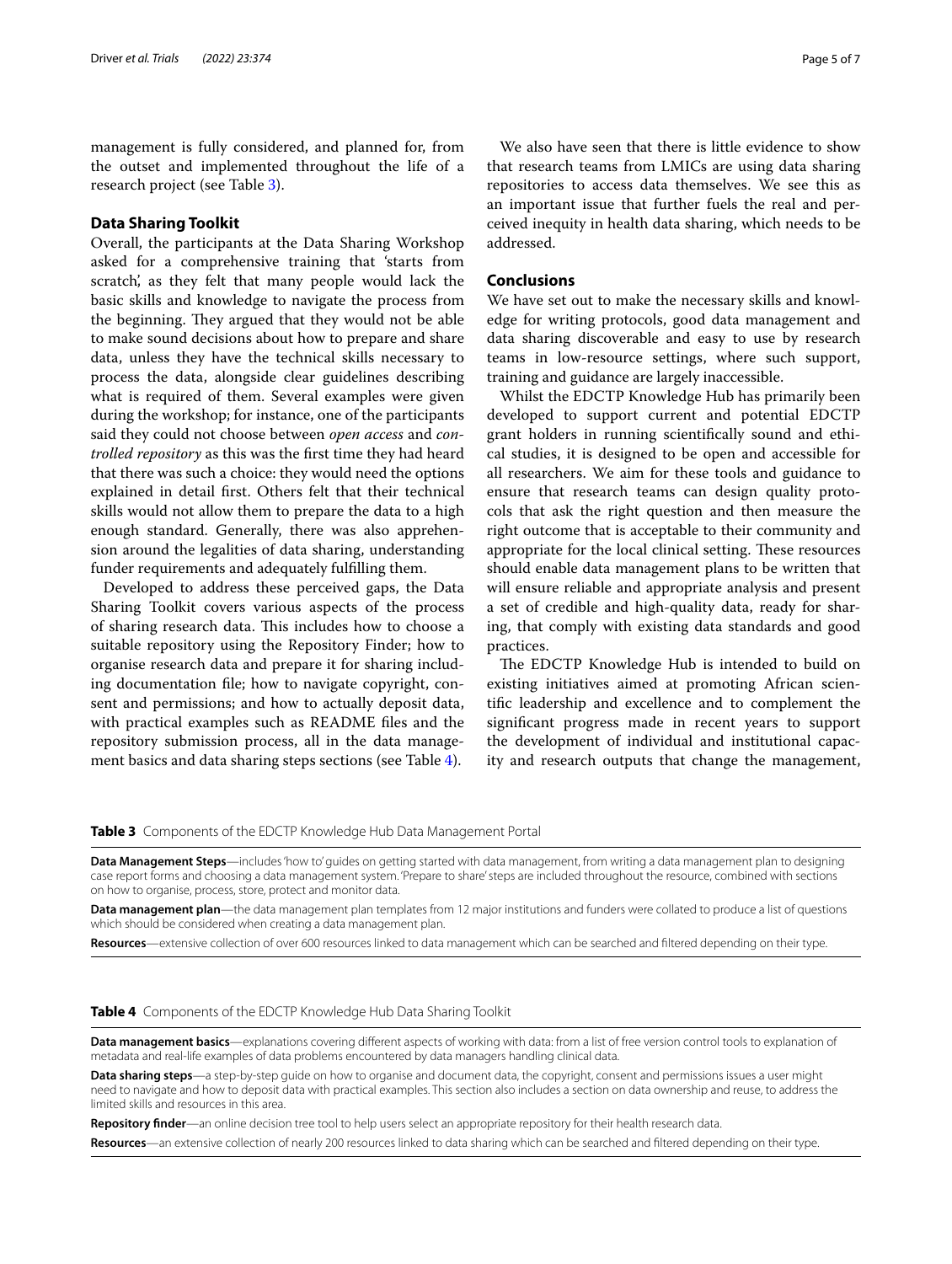prevention and treatment of poverty-related diseases. For example, the volume and citation impact of scientifc papers from sub-Saharan Africa has increased since 2003, and papers on poverty-related diseases have become increasingly available as open access publications [[25,](#page-6-22) [26\]](#page-6-23). Additionally, the collaborative research between Europe and sub-Saharan Africa increased, illustrating the beneft of collaborative research on poverty-related diseases [\[25](#page-6-22)]. However, this international collaboration advantage seems to be region-specifc, with increased impact for European-wide and European-sub-Saharan African collaborations, whilst a decrease in research impact has been observed for collaborations confned to sub-Saharan Africa, with further verifcation of these fndings and the underlying factors required [\[26](#page-6-23)]. Future capacity development activities in sub-Saharan Africa should take these fndings into consideration and the EDCTP Knowledge Hub is one such efort that can help to level the playing feld and foster long-term collaborative research based on equity between collaborators in the Global North and Global South [[10\]](#page-6-9).

There are therefore still important gaps that this and other work have highlighted. In particular, we have learnt that writing standard operating procedures and training plans is a challenge for many teams. Both these elements would help secure reliable and successful studies. By providing access to resources and tools to facilitate the development of high-quality protocols, such as the SEPTRE tool and resource, we hope to also address challenges around publishing well-written, comprehensive study protocols, thus promoting dissemination to reduce publication bias and improve reproducibility.

Perhaps the most important inequity we must highlight through this work is that researchers in LMICs are not accessing data from repositories. If more shared data from wealthy regions was accessed by those in low-resource settings, this would serve to address the current perception that researchers in LMICs have, namely, that sharing their data will not beneft them, and they are just being asked to 'give it away'. In order to maximise the many potential benefts of data sharing and reuse, we need to create a situation where research teams in the Global South have the skills and knowledge to tangibly and fairly beneft from data sharing as much as those in the wealthier Global North. Therefore, another key gap that remains is supporting researchers in LMICs with accessing shared data to answer new questions that can bring new evidence to support their research, promote collaborations, aid transparency and increase confdence and trust in clinical research data. Ultimately, we need to have and promote open science by supporting equitable data sharing and balancing the benefts of this, being mindful of the multifaceted nature of data sharing, the legitimate interests that need to be protected and the public trust that needs to be built to achieve this.

#### **Abbreviations**

EDCTP: European & Developing Countries Clinical Trials Partnership; TGHN: The Global Health Network; LMICs: Low- and middle-income countries.

## **Supplementary Information**

The online version contains supplementary material available at [https://doi.](https://doi.org/10.1186/s13063-022-06311-y) [org/10.1186/s13063-022-06311-y.](https://doi.org/10.1186/s13063-022-06311-y)

<span id="page-5-1"></span><span id="page-5-0"></span>**Additional fle 1.** Process for identifcation of existing tools and resources and gap analysis.

**Additional fle 2.** Search terms used for existing resource identifcation: Data sharing and data management.

#### **Acknowledgements**

We would like to thank Daniela Pereira, communications officer, and Nora Buenemann, administrative support officer, at EDCTP and Zainab Al-Rawni, digital communications coordinator, at TGHN for their assistance and support in reviewing and promoting the EDCTP Knowledge Hub. We would also like to thank Gabriela Hajduk, Nina Jamieson, Bonny Baker, Magda Moutaftsi and Ole Olesen for their signifcant contributions to the initial design and direction of the EDCTP Knowledge Hub projects.

#### **Authors' contributions**

SG carried out the gap analyses for each of the toolkits with support from SD and TL. KA, WS, HW and TL contributed signifcantly to identifying the gaps from workshops, surveys and feedback from the global research community. SD, SG and WS created the content, tools and resources on the Knowledge Hub with support from HW, AS, JR, LP and TL. MM, LP, JR and TL provided overall leadership of the projects. All authors read and approved the fnal manuscript.

#### **Funding**

EDCTP commissioned the development of the EDCTP Knowledge Hub, in partnership with the Swedish International Development Cooperation Agency (Sida). This work is funded by the EDCTP2 programme, supported under Horizon 2020, and the European Union's Framework Programme for Research and Innovation. Co-funding from the Swedish government is also gratefully acknowledged. TGHN designed and conducted the mixed methods study and developed the EDCTP Knowledge Hub with input from EDCTP, which contributed to the overall leadership of the projects, and contributed to the drafting of the fnal manuscript. The Swedish government was not involved in the execution of this work nor the preparation of the manuscript.

#### **Availability of data and materials**

All data generated or analysed during this study are included in this published article [and its supplementary information fles].

#### **Declarations**

**Ethics approval and consent to participate**

Not applicable.

## **Consent for publication**

Not applicable.

## **Competing interests**

The authors declare that they have no competing interests.

#### **Author details**

<sup>1</sup> Centre for Tropical Medicine and Global Health, Nuffield Department of Medicine, University of Oxford, Oxford OX3 7FZ, UK. <sup>2</sup>National TB Control Program,